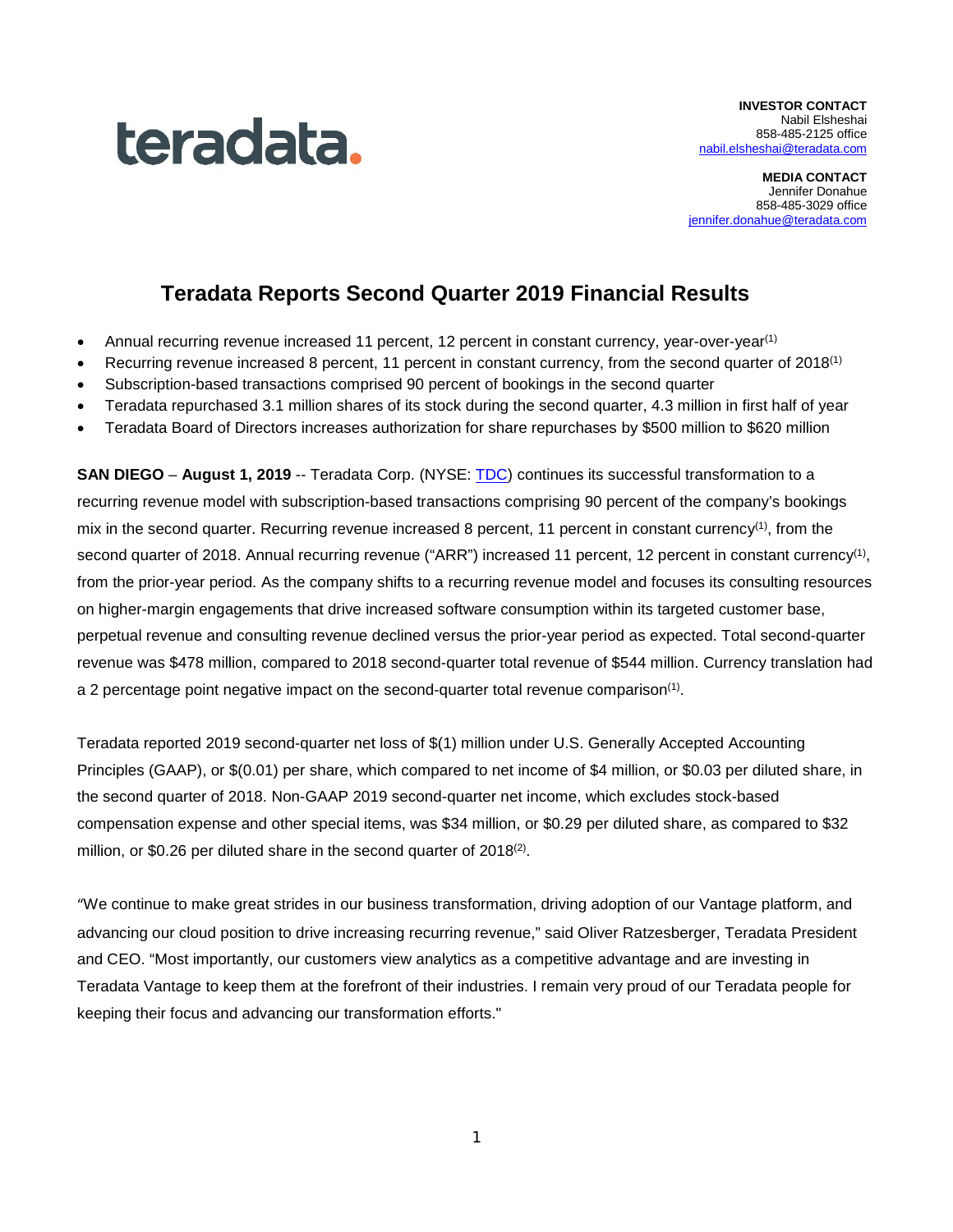## **Gross Margin**

2019 second-quarter gross margin reported under GAAP was 49.4 percent versus 46.0 percent for the second quarter of 2018. On a non-GAAP basis, excluding stock-based compensation expense and other special items, 2019 second-quarter gross margin was 52.7 percent, versus 48.9 percent in the prior-year period<sup>(2)</sup>. The gross margin rate was higher year-over-year due to a higher mix of recurring revenue and improving consulting margin.

#### **Operating Income**

2019 second-quarter operating income reported under GAAP was \$10 million which was the same as reported in the second quarter of 2018. On a non-GAAP basis, excluding stock-based compensation expense and other special items, 2019 second-quarter operating income was \$51 million versus \$45 million in the second quarter of 2018<sup>(2)</sup>. The increase in non-GAAP operating income was due to lower selling, general and administrative expenses primarily related to the realignment of our go-to-market organization.

#### **Income Taxes**

Teradata's 2019 second-quarter tax rate under GAAP was 120.0 percent compared to 33.3 percent in the second quarter of 2018. Excluding special items, Teradata's non-GAAP 2019 second-quarter tax rate was 26.1 percent versus 22.0 percent in the second quarter of 2018<sup>(2)</sup>. The increase in the tax rate period over period was driven by a Ninth Circuit Court of Appeals ruling during the second quarter of 2019 that resulted in a discrete tax charge recorded for a tax contingency. Teradata continues to expect a non-GAAP tax rate of approximately 20 percent for the full year 2019.

#### **Cash Flow**

During the second quarter of 2019, Teradata generated \$55 million of cash from operating activities compared to \$106 million in the same period of 2018. The Company's transition to a subscription-based model changes the timing of billings and cash collections, therefore year-over-year comparisons may be less meaningful than in prior years. During the quarter, Teradata used \$13 million for capital expenditures and additions to capitalized software development costs, versus using \$34 million in the second quarter of 2018. Teradata's 2019 second-quarter free cash flow was \$42 million, compared to \$72 million in the second quarter of 2018<sup>(3)</sup>. The company used approximately \$17 million of cash in the second quarter of 2019 related to reorganizing and restructuring its operations and go-to-market functions to align to its strategy, reducing free cash flow.

#### **Balance Sheet**

Teradata ended the second quarter of 2019 with \$635 million in cash. During the second quarter of 2019, Teradata repurchased 3.1 million shares of the Company's common stock for approximately \$117 million. Year-to-date, the company repurchased 4.3 million shares for approximately \$175 million. At the end of the second quarter, Teradata had approximately 114.1 million shares outstanding.

On July 28, 2019 Teradata's Board of Directors authorized an additional \$500 million to be utilized to repurchase Teradata common stock under its open market share repurchase program. Teradata now has a total of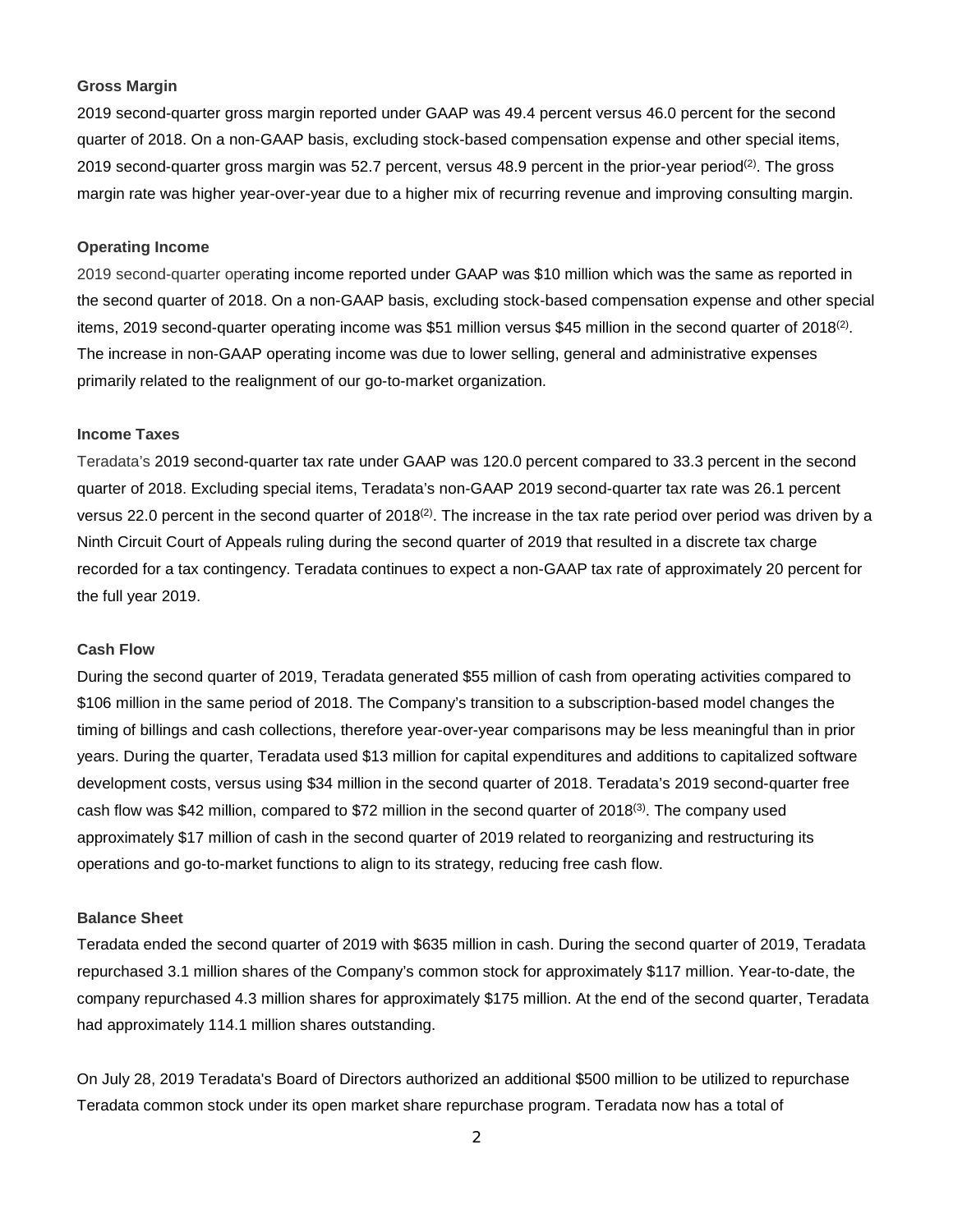approximately \$620 million authorized for share repurchases under this share repurchase program. The stock is anticipated to be repurchased periodically on an ongoing basis in open market transactions at management's discretion, in accordance with applicable securities rules regarding issuer repurchases. The increased share repurchase authorization is effective immediately and the program now expires on July 27, 2022.

As of June 30, 2019, the Company had total debt of \$580 million, including \$86 million of outstanding finance lease obligations. There were no funds drawn on the company's \$400 million revolving credit facility as of June 30, 2019.

#### **Guidance**

For the full-year, Teradata continues to expect ARR to increase in the range of 11 percent to 12 percent, and recurring revenue to increase approximately 10 percent to 11 percent. Consistent with prior expectations, perpetual revenue is expected to decline near the high end of the \$150 to \$200 million range versus 2018 and consulting revenue is expected to decline approximately 20 percent versus 2018 as the company realigns its consulting business to focus on higher value add consulting services.

Teradata expects 2019 full-year GAAP earnings per share to be in the \$0.42 to \$0.52 range. On a non-GAAP basis, which excludes stock-based compensation expense and other special items, the Company continues to expect earnings per share in the \$1.45 to \$1.55 range(2).

Recurring revenue in the third quarter of 2019 is expected to be in the \$340 million to \$344 million range.

GAAP earnings per share in the third quarter of 2019 is expected to be in the \$0.17 to \$0.21 range. Third quarter Non-GAAP earnings per share, excluding stock-based compensation expense and other special items, is expected to be in the  $$0.38$  to  $$0.42$  range $^{(2)}$ .

## **Earnings Conference Call**

A conference call is scheduled today at 2:00 p.m. PT to discuss the Company's 2019 second-quarter results. Access to the conference call, as well as a replay of the conference call, is available on Teradata's website at [investor.teradata.com.](http://investor.teradata.com/about-teradata/default.aspx#top)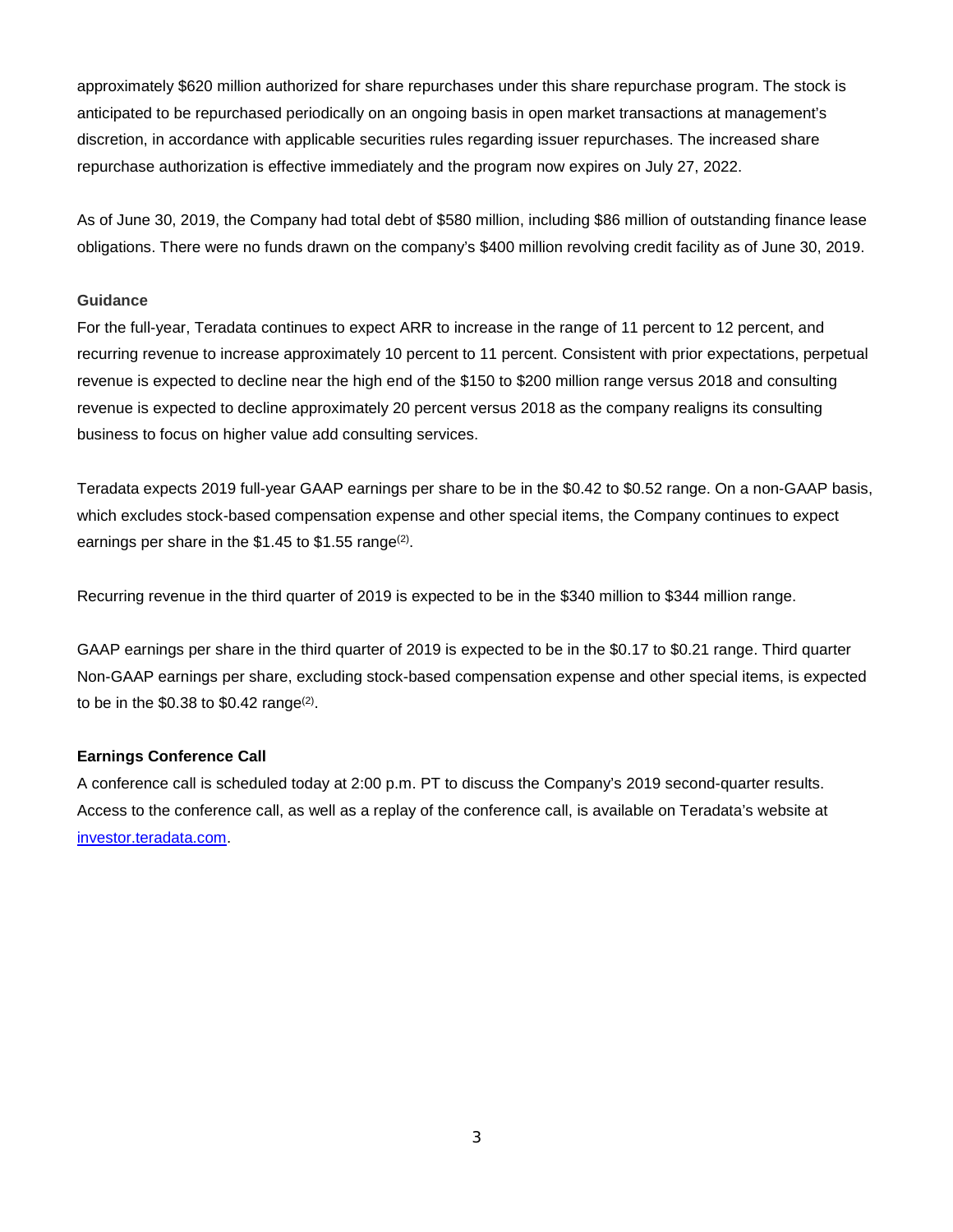## **Supplemental Financial Information**

Additional information regarding Teradata's operating results is provided below as well as on Teradata's website at

[investor.teradata.com.](https://investor.teradata.com/)

1. The impact of currency is determined by calculating the prior-period results using the current-year monthly average currency rates (except for currency impact on ARR which is calculated using month-end rates). See the foreign currency fluctuation schedule on the Investor Relations page of the Company's web site a[t investor.teradata.com,](http://investor.teradata.com/about-teradata/default.aspx#top) which is used to determine revenue on a constant currency ("CC") basis.

#### **Revenue**

(in millions)

|                                          | For the Three Months ended June 30 |       |          |                |  |  |  |  |  |
|------------------------------------------|------------------------------------|-------|----------|----------------|--|--|--|--|--|
|                                          | % Change as                        |       |          |                |  |  |  |  |  |
|                                          | 2019                               | 2018  | Reported | % Change in CC |  |  |  |  |  |
| Recurring revenue                        | \$338                              | \$312 | 8%       | 11%            |  |  |  |  |  |
| Perpetual software licenses and hardware | 29                                 | 97    | (70%)    | (69%)          |  |  |  |  |  |
| Consulting services                      | 111                                | 135   | (18%)    | (15%)          |  |  |  |  |  |
| <b>Total revenue</b>                     | \$478                              | \$544 | (12%)    | (10%)          |  |  |  |  |  |
| Americas                                 | \$269                              | \$287 | (6%)     | (5%)           |  |  |  |  |  |
| <b>EMEA</b>                              | 122                                | 127   | (4%)     | 0%             |  |  |  |  |  |
| APAC                                     | 87                                 | 130   | (33%)    | (29%)          |  |  |  |  |  |
| <b>Total revenue</b>                     | \$478                              | \$544 | (12%)    | (10%)          |  |  |  |  |  |

|                                          | For the Six Months ended June 30 |         |                            |                |  |  |  |  |
|------------------------------------------|----------------------------------|---------|----------------------------|----------------|--|--|--|--|
|                                          | 2019                             | 2018    | % Change as<br>Reported    | % Change in CC |  |  |  |  |
| Recurring revenue                        | \$669                            | \$614   | 9%                         | 12%            |  |  |  |  |
| Perpetual software licenses and hardware | 60                               | 166     | (64%)                      | (63%)          |  |  |  |  |
| Consulting services                      | 217                              | 270     | (20%)                      | (16%)          |  |  |  |  |
| <b>Total revenue</b>                     | \$946                            | \$1,050 | (10%)                      | (7%)           |  |  |  |  |
| Americas                                 | \$538                            | \$551   | (2%)                       | (1%)           |  |  |  |  |
| <b>EMEA</b>                              | 235                              | 276     | (15%)                      | (10%)          |  |  |  |  |
| <b>APAC</b>                              | 173                              | 223     | (22%)                      | (18%)          |  |  |  |  |
| <b>Total revenue</b>                     | \$946                            | \$1,050 | (10%)                      | (7%)           |  |  |  |  |
|                                          |                                  |         | $A \in \mathsf{A}$ lung 30 |                |  |  |  |  |

|                           |         |         | As of June 30 |                          |
|---------------------------|---------|---------|---------------|--------------------------|
|                           |         |         | % Change as   | % Change in              |
|                           | 2019    | 2018    | Reported      | <b>Constant Currency</b> |
| Annual recurring revenue* | \$1,350 | \$1.211 | 11%           | 12%                      |

\* Annual recurring revenue is defined as the annual value at a point in time of all recurring contracts, including subscription, software upgrade rights, maintenance and managed services.

2. Teradata reports its results in accordance with GAAP. However, as described below, the Company believes that certain non-GAAP measures such as non-GAAP gross profit, non-GAAP operating income, non-GAAP net income, and non-GAAP earnings per diluted share, or EPS, all of which exclude certain items (as well as free cash flow) are useful for investors. Our non-GAAP measures are not meant to be considered in isolation or as substitutes for, or superior to, results determined in accordance with GAAP, and should be read only in conjunction with our condensed consolidated financial statements prepared in accordance with GAAP.

The following tables reconcile Teradata's actual and projected results and EPS under GAAP to the Company's actual and projected non-GAAP results and EPS for the periods presented, which exclude certain specified items. Our management internally uses supplemental non-GAAP financial measures, such as gross profit, operating income, net income and EPS, excluding certain items, to understand, manage and evaluate our business and support operating decisions on a regular basis. The Company believes such non-GAAP financial measures (1) provide useful information to investors regarding the underlying business trends and performance of the Company's ongoing operations, (2) are useful for period-over-period comparisons of such operations and results, that may be more easily compared to peer companies and allow investors a view of the Company's operating results excluding stock-based compensation expense and special items,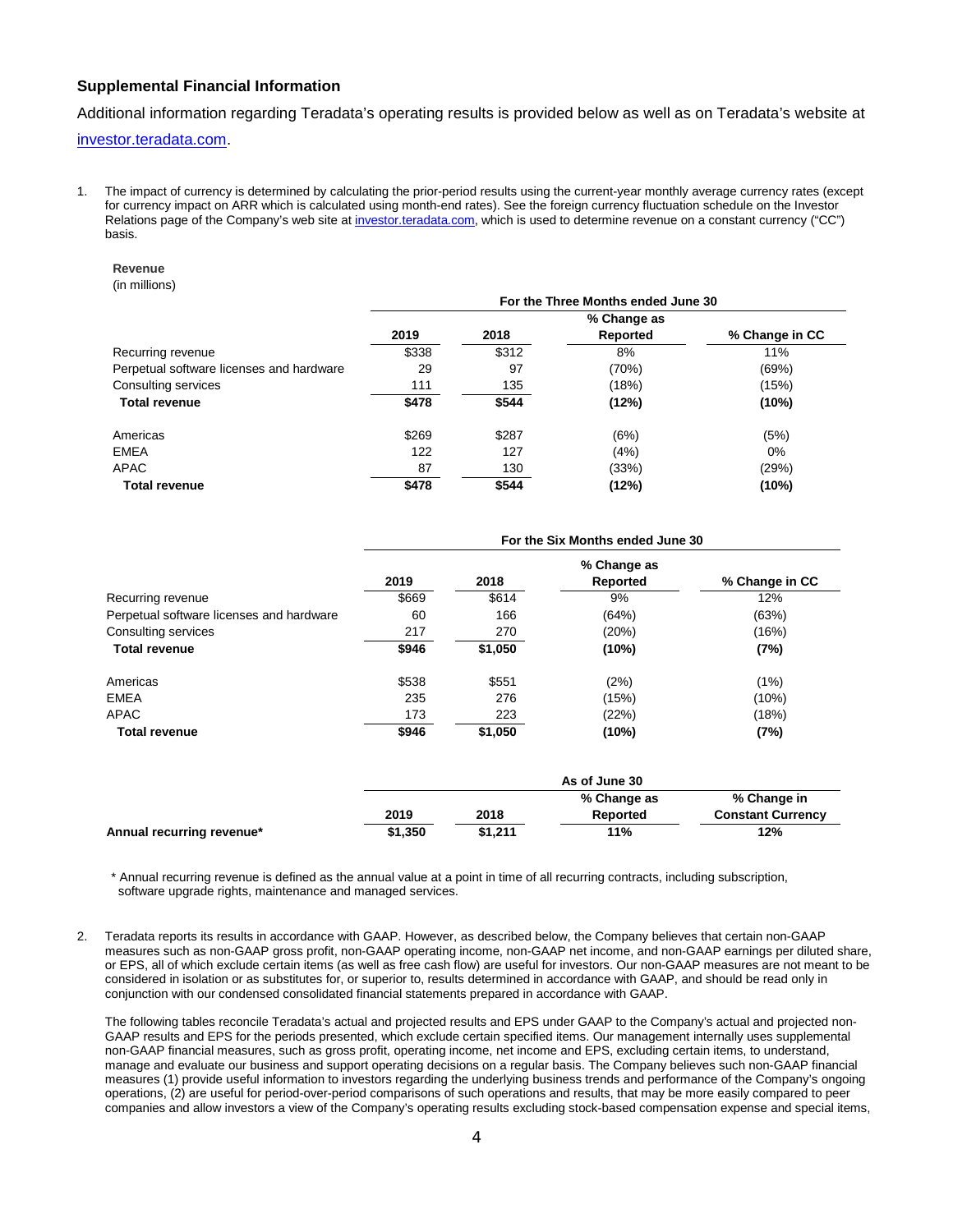(3) provide useful information to management and investors regarding present and future business trends, and (4) provide consistency and comparability with past reports and projections of future results.

Teradata's reconciliation of GAAP to non-GAAP results included in this release.

| (in millions, except per share data)                                 | For the<br><b>Three Months</b><br>ended June 30 |       |        | For the<br><b>Six Months</b><br>ended June 30 |           |        |
|----------------------------------------------------------------------|-------------------------------------------------|-------|--------|-----------------------------------------------|-----------|--------|
|                                                                      |                                                 |       |        |                                               |           |        |
| <b>Gross Profit:</b>                                                 | 2019                                            | 2018  | % Chg. | 2019                                          | 2018      | % Chg. |
| <b>GAAP Gross Profit</b><br>% of Revenue                             | \$236<br>49.4%                                  | \$250 | (6%)   | \$460                                         | \$473     | (3%)   |
|                                                                      |                                                 | 46.0% |        | 48.6%                                         | 45.0%     |        |
| Excluding:                                                           |                                                 |       |        |                                               |           |        |
| Stock-based compensation expense                                     | 4                                               | 4     |        | 7                                             | 8         |        |
| Acquisition, integration, reorganization related,                    | $\overline{2}$                                  |       |        | 5                                             | 3         |        |
| and other costs<br>Amortization of capitalized software              | 10                                              | 12    |        | 21                                            | 27        |        |
| Non-GAAP Gross Profit                                                | \$252                                           | \$266 | (5%)   | \$493                                         | \$511     | (4%)   |
| % of Revenue                                                         | 52.7%                                           | 48.9% |        | 52.1%                                         | 48.7%     |        |
| <b>Operating Income</b>                                              |                                                 |       |        |                                               |           |        |
| <b>GAAP Operating Income</b>                                         | \$10                                            | \$10  | 0%     | \$5                                           | \$6       | (17%)  |
| % of Revenue                                                         | 2.1%                                            | 1.8%  |        | 0.5%                                          | 0.6%      |        |
| Excluding:                                                           |                                                 |       |        |                                               |           |        |
| Stock-based compensation expense                                     | 21                                              | 16    |        | 36                                            | 35        |        |
| Amortization of acquisition-related intangible<br>assets             | $\overline{2}$                                  | 1     |        | 4                                             | 3         |        |
| Acquisition, integration, reorganization related,<br>and other costs | 8                                               | 6     |        | 26                                            | 9         |        |
| Amortization of capitalized software                                 | 10                                              | 12    |        | 21                                            | 27        |        |
| Non-GAAP Operating Income                                            | \$51                                            | \$45  | 13%    | \$92                                          | \$80      | 15%    |
| % of Revenue                                                         | 10.7%                                           | 8.3%  |        | 9.7%                                          | 7.6%      |        |
|                                                                      |                                                 |       |        |                                               |           |        |
| <b>Net Income</b><br>GAAP Net (Loss) / Income                        | \$(1)                                           | \$4   | (125%) | \$(11)                                        | \$(3)     | (267%) |
| % of Revenue                                                         | (0.2%)                                          | 0.7%  |        | $(1.2\%)$                                     | $(0.3\%)$ |        |
|                                                                      |                                                 |       |        |                                               |           |        |
| Excluding:                                                           |                                                 |       |        |                                               |           |        |
| Stock-based compensation expense                                     | 21                                              | 16    |        | 36                                            | 35        |        |
| Amortization of acquisition-related intangible<br>assets             | $\overline{2}$                                  | 1     |        | $\overline{4}$                                | 3         |        |
| Acquisition, integration, reorganization related,<br>and other costs | 8                                               | 6     |        | 26                                            | 9         |        |
| Amortization of capitalized software                                 | 10                                              | 12    |        | 21                                            | 27        |        |
| Income tax adjustments*                                              | (6)                                             | (7)   |        | (16)                                          | (16)      |        |
| Non-GAAP Net Income                                                  | \$34                                            | \$32  | 6%     | \$60                                          | \$55      | 9%     |
| % of Revenue                                                         | 7.1%                                            | 5.9%  |        | 6.3%                                          | 5.2%      |        |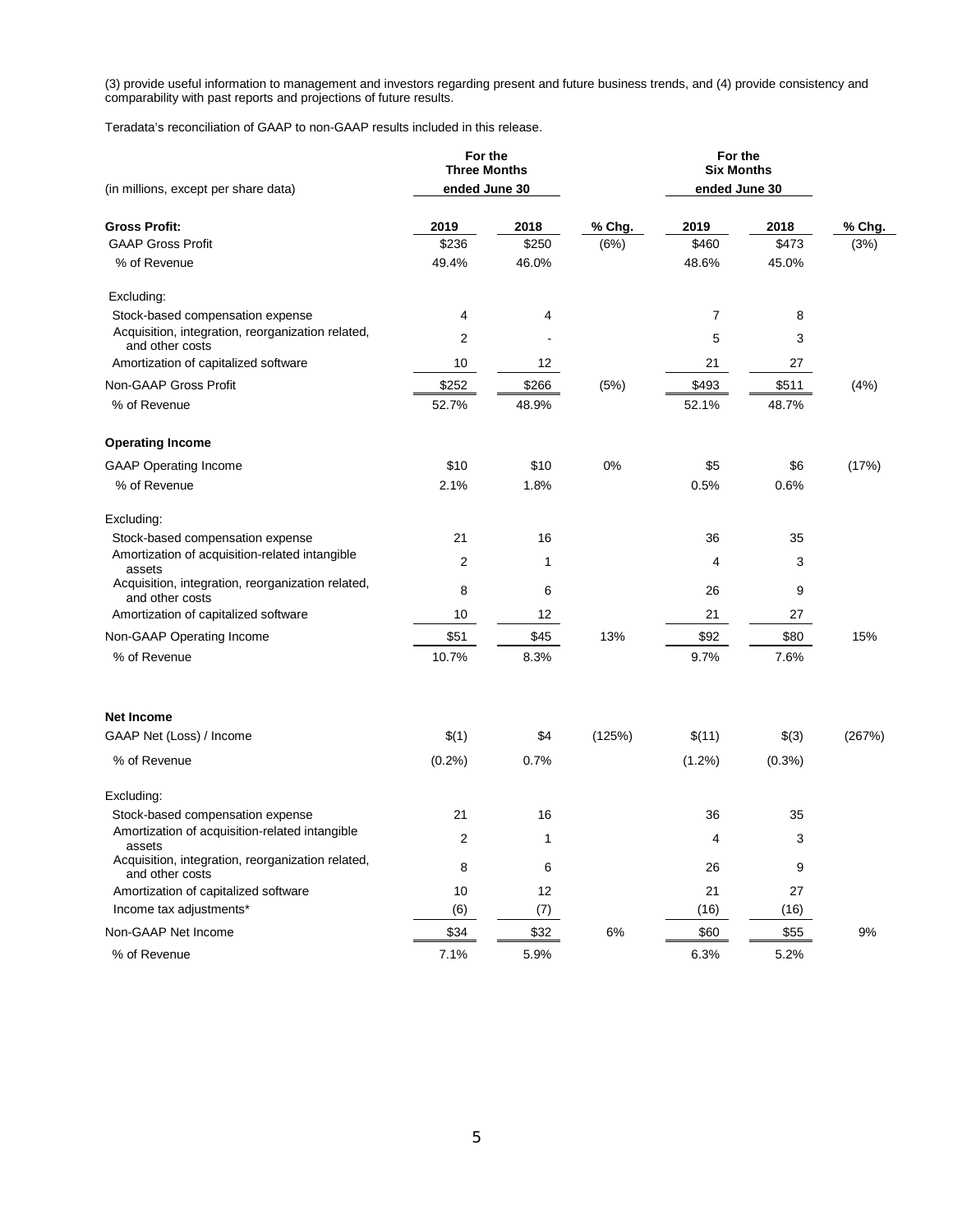|                                                                      | For the Three Months<br>ended June 30 |        | For the Six Months<br>ended June 30 |          |                     |                     |
|----------------------------------------------------------------------|---------------------------------------|--------|-------------------------------------|----------|---------------------|---------------------|
| <b>Earnings Per Share:</b>                                           | 2019                                  | 2018   | 2019                                | 2018     | 2019 Q3<br>Guidance | 2019 FY<br>Guidance |
| GAAP (Loss) / Earnings Per Share                                     | \$(0.01)                              | \$0.03 | \$(0.09)                            | \$(0.02) | $$0.17 - $0.21$     | $$0.42 - $0.52$     |
| Excluding:                                                           |                                       |        |                                     |          |                     |                     |
| Stock-based compensation expense                                     | 0.18                                  | 0.13   | 0.31                                | 0.29     | 0.18                | 0.67                |
| Amortization of acquisition-related<br>intangible assets             | 0.02                                  | 0.01   | 0.03                                | 0.02     | 0.01                | 0.04                |
| Acquisition, integration, reorganization<br>related, and other costs | 0.07                                  | 0.05   | 0.22                                | 0.07     | 0.03                | 0.28                |
| Amortization of capitalized software                                 | 0.09                                  | 0.10   | 0.18                                | 0.22     | 0.05                | 0.29                |
| Income tax adjustments*                                              | (0.05)                                | (0.06) | (0.14)                              | (0.13)   | (0.06)              | (0.25)              |
| Impact of dilution**                                                 | (0.01)                                |        |                                     |          |                     |                     |
| Non-GAAP Diluted Earnings Per Share                                  | \$0.29                                | \$0.26 | \$0.51                              | \$0.45   | $$0.38 - $0.42$     | $$1.45 - $1.55$     |

\* Represents the income tax effect of the pre-tax adjustments to reconcile GAAP to Non-GAAP income based on the applicable jurisdictional statutory tax rate of the underlying item in addition to the tax impact for U.S. tax reform. Including the income tax effect assists investors in understanding the tax provision associated with those adjustments and the effective tax rate related to the underlying business and performance of the Company's ongoing operations. As a result of these adjustments, the Company's non-GAAP effective tax rate for the second quarter of 2019 was 26.1% and 22.0% in the second quarter of 2018.

\*\* Represents the impact to earnings per share as a result of moving from basic to diluted shares.

3. As described below, the Company believes that free cash flow is a useful non-GAAP measure for investors. Teradata defines free cash flow as cash provided/used by operating activities less capital expenditures for property and equipment, and additions to capitalized software. Free cash flow does not have a uniform definition under GAAP and therefore, Teradata's definition may differ from other companies' definitions of this measure. Teradata's management uses free cash flow to assess the financial performance of the Company and believes it is useful for investors because it relates the operating cash flow of the Company to the capital that is spent to continue and improve business operations. In particular, free cash flow indicates the amount of cash generated after capital expenditures for, among other things, investment in the Company's existing businesses, strategic acquisitions, strengthening the Company's balance sheet, repurchase of the Company's stock and repayment of the Company's debt obligations, if any. Free cash flow does not represent the residual cash flow available for discretionary expenditures since there may be other nondiscretionary expenditures that are not deducted from the measure. This non-GAAP measure is not meant to be considered in isolation, as a substitute for, or superior to, results determined in accordance with GAAP, and should be read only in conjunction with our condensed consolidated financial statements prepared in accordance with GAAP.

| (in millions)                                                                  | For the<br><b>Three Months</b><br>ended June 30 |       | For the<br><b>Six Months</b><br>ended June 30 |       |
|--------------------------------------------------------------------------------|-------------------------------------------------|-------|-----------------------------------------------|-------|
|                                                                                | 2019                                            | 2018  | 2019                                          | 2018  |
| Cash provided by operating activities (GAAP)<br>Less capital expenditures for: | \$55                                            | \$106 | \$104                                         | \$290 |
| Expenditures for property and equipment                                        | (12)                                            | (32)  | (27)                                          | (58)  |
| Additions to capitalized software                                              | (1)                                             | (2)   | (2)                                           | (4)   |
| Total capital expenditures                                                     | (13)                                            | (34)  | (29)                                          | (62)  |
| Free Cash Flow (non-GAAP measure)                                              | \$42                                            | \$72  | \$75                                          | \$228 |

Teradata used \$17 million of cash in the second quarter of 2019, and \$46 million of cash year-to-date related to reorganizing and restructuring its operations and its go-to-market functions to align to its strategy.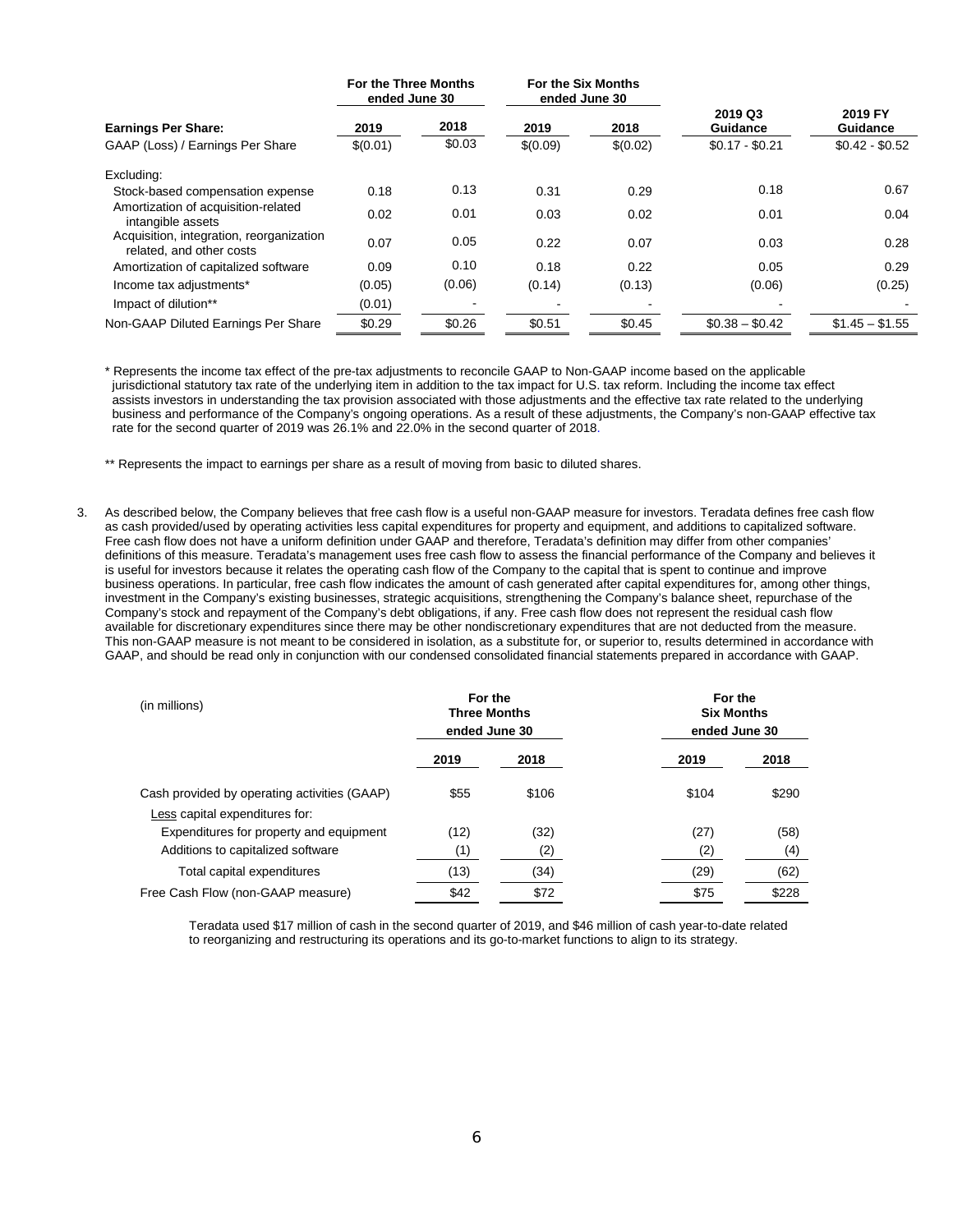## **Note to Investors**

This news release contains forward-looking statements within the meaning of Section 21E of the Securities and Exchange Act of 1934. Forwardlooking statements generally relate to opinions, beliefs and projections of expected future financial and operating performance, business trends, and market conditions, among other things. These forward-looking statements are based upon current expectations and assumptions and involve risks and uncertainties that could cause actual results to differ materially, including the factors discussed in this release and those relating to: the global economic environment and business conditions in general or on the ability of our suppliers to meet their commitments to us, or the timing of purchases by our current and potential customers; the rapidly changing and intensely competitive nature of the information technology industry and the data analytics business; fluctuations in our operating results, including as a result of the pace and extent to which customers shift from perpetual to subscription-based licenses; our ability to realize the anticipated benefits of our business transformation program or other restructuring and cost saving initiatives; risks inherent in operating in foreign countries, including foreign currency fluctuations; risks associated with data privacy, cyberattacks and maintaining secure and effective internal information technology and control systems; the timely and successful development, production or acquisition and market acceptance of new and existing products and services; tax rates; turnover of workforce and the ability to attract and retain skilled employees; protecting our intellectual property; availability and successful exploitation of new alliance and acquisition opportunities; recurring revenue may decline or fail to be renewed; the impact on our business and financial reporting from changes in accounting rules; and other factors described from time to time in Teradata's filings with the U.S. Securities and Exchange Commission, including its annual report on Form 10-K and subsequent quarterly reports on Forms 10-Q, as well as the Company's annual report to stockholders. Teradata does not undertake any obligation to publicly update or revise any forward-looking statements, whether as a result of new information, future events or otherwise, except as required by law.

## **About Teradata**

Teradata transforms how businesses work and people live through the power of data. Teradata leverages all of the data, all of the time, so you can analyze anything, deploy anywhere, and deliver analytics that matter. We call this pervasive data intelligence. And it's the answer to the complexity, cost, and inadequacy of today's approach to analytics. Get the answer at [teradata.com.](http://www.teradata.com/)

Teradata and the Teradata logo are trademarks or registered trademarks of Teradata Corporation and/or its affiliates in the U.S. and worldwide.

# # #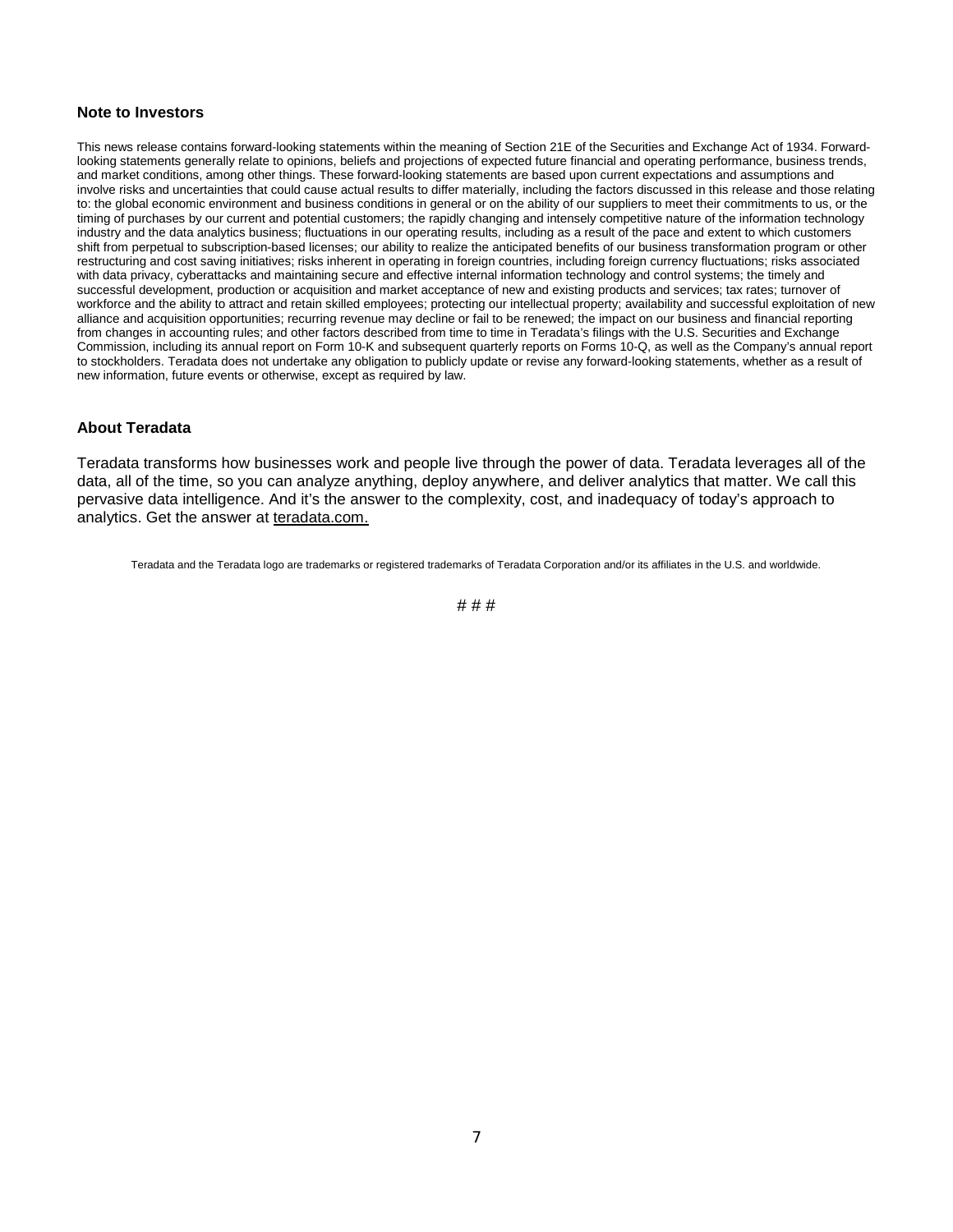#### **TERADATA CORPORATION CONDENSED CONSOLIDATED STATEMENTS OF LOSS (INCOME) (in millions, except per share amounts - unaudited)**

|                                              | For the Period Ended June 30 |                                 |       |    |             |                      |       |
|----------------------------------------------|------------------------------|---------------------------------|-------|----|-------------|----------------------|-------|
|                                              |                              | <b>Three Months</b>             |       |    |             |                      |       |
|                                              | 2019                         | 2018                            | % Chg |    | 2019        | 2018                 | % Chg |
| Revenue                                      |                              |                                 |       |    |             |                      |       |
| Recurring                                    | 338<br>\$                    | $\sqrt{2}$<br>312               | 8%    | \$ | 669         | \$<br>614            | 9%    |
| Perpetual software licenses and hardware     | 29                           | 97                              | (70%) |    | 60          | 166                  | (64%) |
| <b>Consulting services</b>                   | 111                          | 135                             | (18%) |    | 217         | 270                  | (20%) |
| <b>Total revenue</b>                         | 478                          | 544                             | (12%) |    | 946         | 1,050                | (10%) |
| Gross profit                                 |                              |                                 |       |    |             |                      |       |
| Recurring                                    | 231                          | 224                             |       |    | 456         | 436                  |       |
| % of Revenue                                 | 68.3%                        | 71.8%                           |       |    | 68.2%       | 71.0%                |       |
| Perpetual software licenses and hardware     | 3                            | 24                              |       |    | 9           | 45                   |       |
| % of Revenue                                 | 10.3%                        | 24.7%                           |       |    | 15.0%       | 27.1%                |       |
| Consulting services                          | $\overline{2}$               | $\overline{2}$                  |       |    | (5)         | (8)                  |       |
| % of Revenue                                 | 1.8%                         | 1.5%                            |       |    | $(2.3\%)$   | $(3.0\%)$            |       |
| Total gross profit                           | 236                          | 250                             |       |    | 460         | 473                  |       |
| % of Revenue                                 | 49.4%                        | 46.0%                           |       |    | 48.6%       | 45.0%                |       |
| Selling, general and administrative expenses | 145                          | 163                             |       |    | 296         | 315                  |       |
| Research and development expenses            | 81                           | 77                              |       |    | 159         | 152                  |       |
| Income from operations                       | 10                           | 10                              |       |    | 5           | 6                    |       |
| % of Revenue                                 | 2.1%                         | 1.8%                            |       |    | 0.5%        | 0.6%                 |       |
| Other expense, net                           | (5)                          | (4)                             |       |    | (10)        | (8)                  |       |
| Income (loss) before income taxes            | 5                            | 6                               |       |    | (5)         | (2)                  |       |
| % of Revenue                                 | 1.0%                         | 1.1%                            |       |    | $(0.5\%)$   | (0.2%)               |       |
| Income tax expense                           | 6                            | $\overline{2}$                  |       |    | 6           | 1                    |       |
| % Tax rate                                   | 120.0%                       | 33.3%                           |       |    | $(120.0\%)$ | $(50.0\%)$           |       |
| Net (loss) income                            | (1)<br>\$                    | \$<br>4                         |       | \$ | $(11)$ \$   | (3)                  |       |
| % of Revenue                                 | (0.2%)                       | 0.7%                            |       |    | $(1.2\%)$   | (0.3%)               |       |
| Net (loss) income per common share           |                              |                                 |       |    |             |                      |       |
| Basic                                        | (0.01)<br>\$                 | \$<br>0.03                      |       | \$ |             | $(0.09)$ \$ $(0.02)$ |       |
| <b>Diluted</b>                               | \$<br>(0.01)                 | $\sqrt[6]{\frac{1}{2}}$<br>0.03 |       | \$ |             | $(0.09)$ \$ $(0.02)$ |       |
| Weighted average common shares outstanding   |                              |                                 |       |    |             |                      |       |
| Basic                                        | 115.5                        | 119.5                           |       |    | 116.3       | 120.4                |       |
| <b>Diluted</b>                               | 115.5                        | 121.5                           |       |    | 116.3       | 120.4                |       |
|                                              |                              |                                 |       |    |             |                      |       |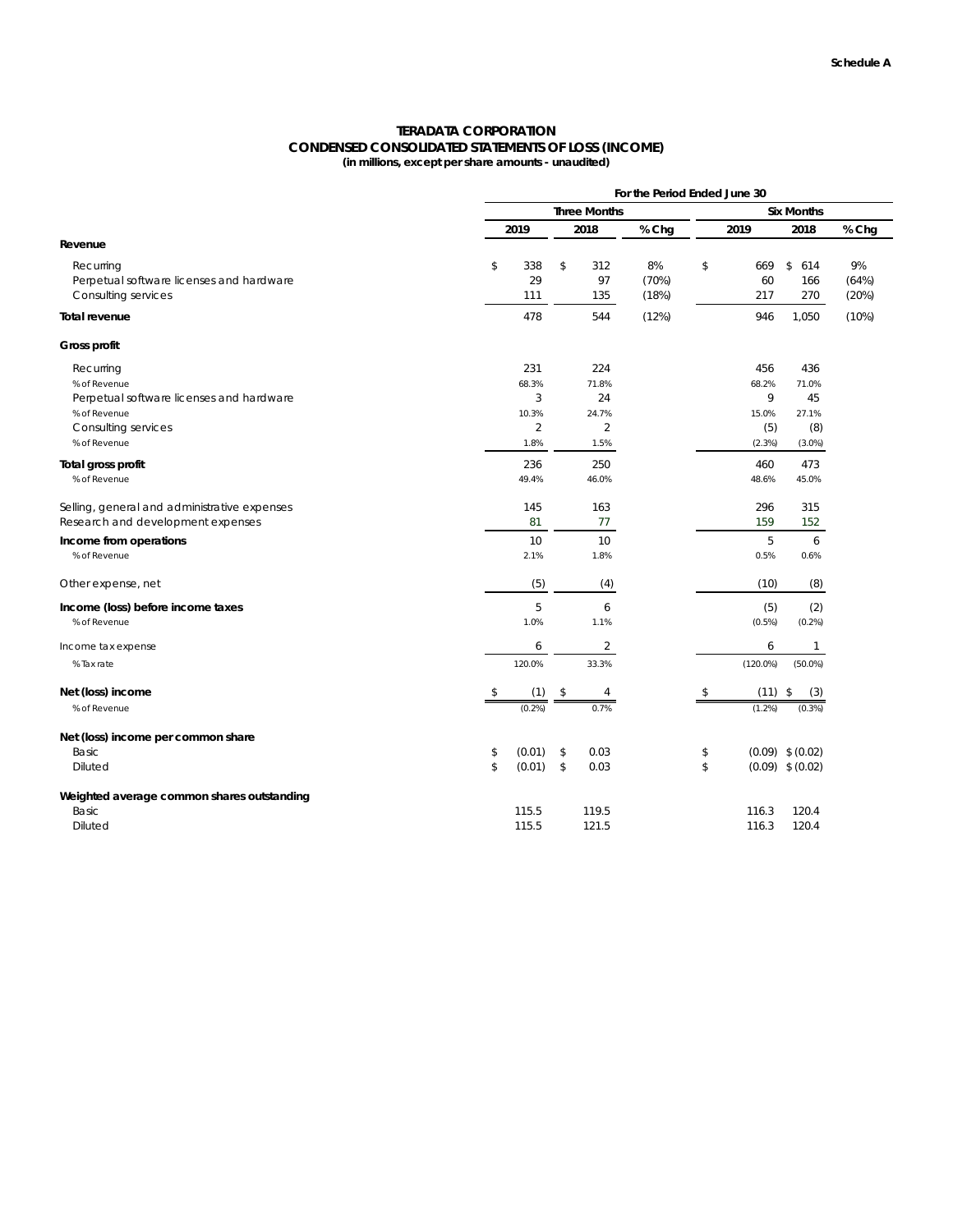## **CONDENSED CONSOLIDATED BALANCE SHEETS TERADATA CORPORATION**

| (in millions - unaudited) |  |
|---------------------------|--|
|                           |  |

|                                                                                                                                                                                                                                                                        | June 30,<br>2019 | December 31,<br>2018                                  | June 30,<br>2018                           |    |                                        |
|------------------------------------------------------------------------------------------------------------------------------------------------------------------------------------------------------------------------------------------------------------------------|------------------|-------------------------------------------------------|--------------------------------------------|----|----------------------------------------|
| <u>Assets</u>                                                                                                                                                                                                                                                          |                  |                                                       |                                            |    |                                        |
| Current assets<br>Cash and cash equivalents<br>Accounts receivable, net<br>Inventories<br>Other current assets                                                                                                                                                         | \$               | 635<br>377<br>35<br>82                                | \$<br>715<br>588<br>28<br>97               | \$ | 882<br>369<br>28<br>104                |
| <b>Total current assets</b>                                                                                                                                                                                                                                            |                  | 1,129                                                 | 1,428                                      |    | 1,383                                  |
| Property and equipment, net<br>Capitalized software, net<br>Right of use assets - operating lease, net<br>Goodwill<br>Acquired intangible assets, net<br>Deferred income taxes<br>Other assets                                                                         |                  | 317<br>49<br>58<br>396<br>12<br>70<br>92              | 295<br>72<br>395<br>16<br>67<br>87         |    | 187<br>95<br>397<br>19<br>54<br>68     |
| Total assets                                                                                                                                                                                                                                                           | \$               | 2,123                                                 | \$<br>2,360                                | \$ | 2,203                                  |
| Liabilities and stockholders' equity                                                                                                                                                                                                                                   |                  |                                                       |                                            |    |                                        |
| <b>Current liabilities</b><br>Current portion of long-term debt<br>Current portion of finance lease liability<br>Current portion of operating lease liability<br>Accounts payable<br>Payroll and benefits liabilities<br>Deferred revenue<br>Other current liabilities | \$               | 25<br>32<br>20<br>102<br>114<br>498<br>74             | \$<br>19<br>17<br>141<br>224<br>490<br>118 | \$ | 6<br>83<br>136<br>461<br>88            |
| <b>Total current liabilities</b>                                                                                                                                                                                                                                       |                  | 865                                                   | 1,009                                      |    | 774                                    |
| Long-term debt<br>Finance lease liability<br>Operating lease liability<br>Pension and other postemployment plan liabilities<br>Long-term deferred revenue<br>Deferred tax liabilities<br>Other liabilities                                                             |                  | 466<br>54<br>44<br>102<br>82<br>$\overline{4}$<br>139 | 478<br>30<br>113<br>105<br>3<br>127        |    | 491<br>109<br>109<br>8<br>140          |
| <b>Total liabilities</b>                                                                                                                                                                                                                                               |                  | 1,756                                                 | 1,865                                      |    | 1,631                                  |
| Stockholders' equity<br>Common stock<br>Paid-in capital<br>Accumulated deficit<br>Accumulated other comprehensive loss                                                                                                                                                 |                  | $\mathbf{1}$<br>1,491<br>(1,009)<br>(116)             | $\mathbf{1}$<br>1,418<br>(823)<br>(101)    |    | $\mathbf{1}$<br>1,376<br>(714)<br>(91) |
| Total stockholders' equity                                                                                                                                                                                                                                             |                  | 367                                                   | 495                                        |    | 572                                    |
| Total liabilities and stockholders' equity                                                                                                                                                                                                                             | \$               | 2,123                                                 | \$<br>2,360                                | \$ | 2,203                                  |
|                                                                                                                                                                                                                                                                        |                  |                                                       |                                            |    |                                        |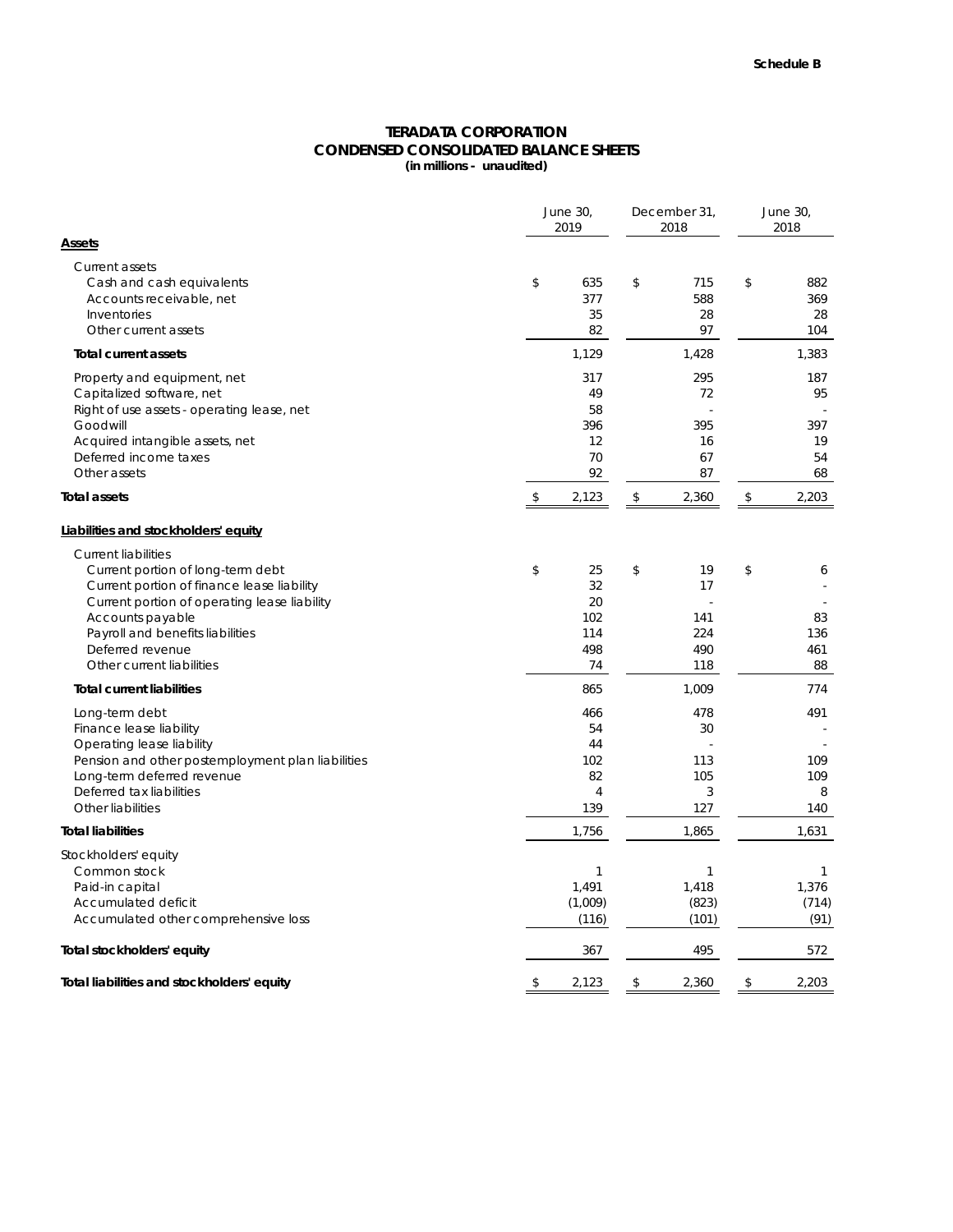## **TERADATA CORPORATION CONDENSED CONSOLIDATED STATEMENTS OF CASH FLOWS**

**(in millions - unaudited)**

|                                                                                    |    |                     |    | For the Period Ended June 30 |                      |    |                |  |
|------------------------------------------------------------------------------------|----|---------------------|----|------------------------------|----------------------|----|----------------|--|
|                                                                                    |    | <b>Three Months</b> |    | <b>Six Months</b>            |                      |    |                |  |
|                                                                                    |    | 2019                |    | 2018                         | 2019                 |    | 2018           |  |
| <b>Operating activities</b><br>Net (loss) income                                   | \$ | (1)                 | \$ | $\overline{A}$               | \$<br>(11)           | \$ | (3)            |  |
| Adjustments to reconcile net loss to net cash provided<br>by operating activities: |    |                     |    |                              |                      |    |                |  |
| Depreciation and amortization                                                      |    | 40                  |    | 30                           | 77                   |    | 64             |  |
| Stock-based compensation expense                                                   |    | 22                  |    | 16                           | 37                   |    | 35             |  |
| Deferred income taxes                                                              |    | (2)                 |    | (1)                          |                      |    | (6)            |  |
| Changes in assets and liabilities:                                                 |    |                     |    |                              |                      |    |                |  |
| Receivables                                                                        |    | 68                  |    | 102                          | 211                  |    | 185            |  |
| Inventories                                                                        |    | 17                  |    | 15                           | (7)                  |    | $\overline{2}$ |  |
| Current payables and accrued expenses                                              |    | 16                  |    | (4)                          | (155)                |    | (31)           |  |
| Deferred revenue                                                                   |    | (89)                |    | (34)                         | (15)                 |    | 90             |  |
| Other assets and liabilities                                                       |    | (16)                |    | (22)                         | (33)                 |    | (46)           |  |
| Net cash provided by operating activities                                          |    | 55                  |    | 106                          | 104                  |    | 290            |  |
| Investing activities                                                               |    |                     |    |                              |                      |    |                |  |
| Expenditures for property and equipment                                            |    | (12)                |    | (32)                         | (27)                 |    | (58)           |  |
| Additions to capitalized software                                                  |    | (1)                 |    | (2)                          | (2)                  |    | (4)            |  |
| Net cash used in investing activities                                              |    | (13)                |    | (34)                         | (29)                 |    | (62)           |  |
| <b>Financing activities</b>                                                        |    |                     |    |                              |                      |    |                |  |
| Repurchases of common stock                                                        |    | (119)               |    | (97)                         | (175)                |    | (157)          |  |
| Repayments of long-term borrowings                                                 |    | (6)                 |    | (25)                         | (6)                  |    | (40)           |  |
| Repayments of credit facility borrowings                                           |    | ÷.                  |    | ÷.                           | $\bar{a}$            |    | (240)          |  |
| Payments of finance leases                                                         |    | (6)                 |    |                              | (9)                  |    |                |  |
| Other financing activities, net                                                    |    | 3                   |    | 8                            | 36                   |    | 18             |  |
| Net cash used in financing activities                                              |    | (128)               |    | (114)                        | (154)                |    | (419)          |  |
| Effect of exchange rate changes on cash and cash equivalents                       |    | (1)                 |    | (15)                         |                      |    | (15)           |  |
| Decrease in cash, cash equivalents and restricted cash                             |    | (87)                |    | (57)                         | (79)                 |    | (206)          |  |
| Cash, cash equivalents and restricted cash at beginning of period                  |    | 724                 |    | 940                          | 716                  |    | 1,089          |  |
| Cash, cash equivalents and restricted cash at end of period                        | -S | 637                 | \$ | 883                          | \$<br>637            | \$ | 883            |  |
| Supplemental cash flow disclosure:                                                 |    |                     |    |                              |                      |    |                |  |
| Non-cash investing and financing activities:                                       |    |                     |    |                              |                      |    |                |  |
| Assets acquired by finance leases                                                  | \$ | 33                  | \$ |                              | \$<br>48             | \$ |                |  |
| Assets acquired by operating leases                                                | \$ | $\mathbf{1}$        | \$ |                              | \$<br>$\overline{4}$ | \$ |                |  |